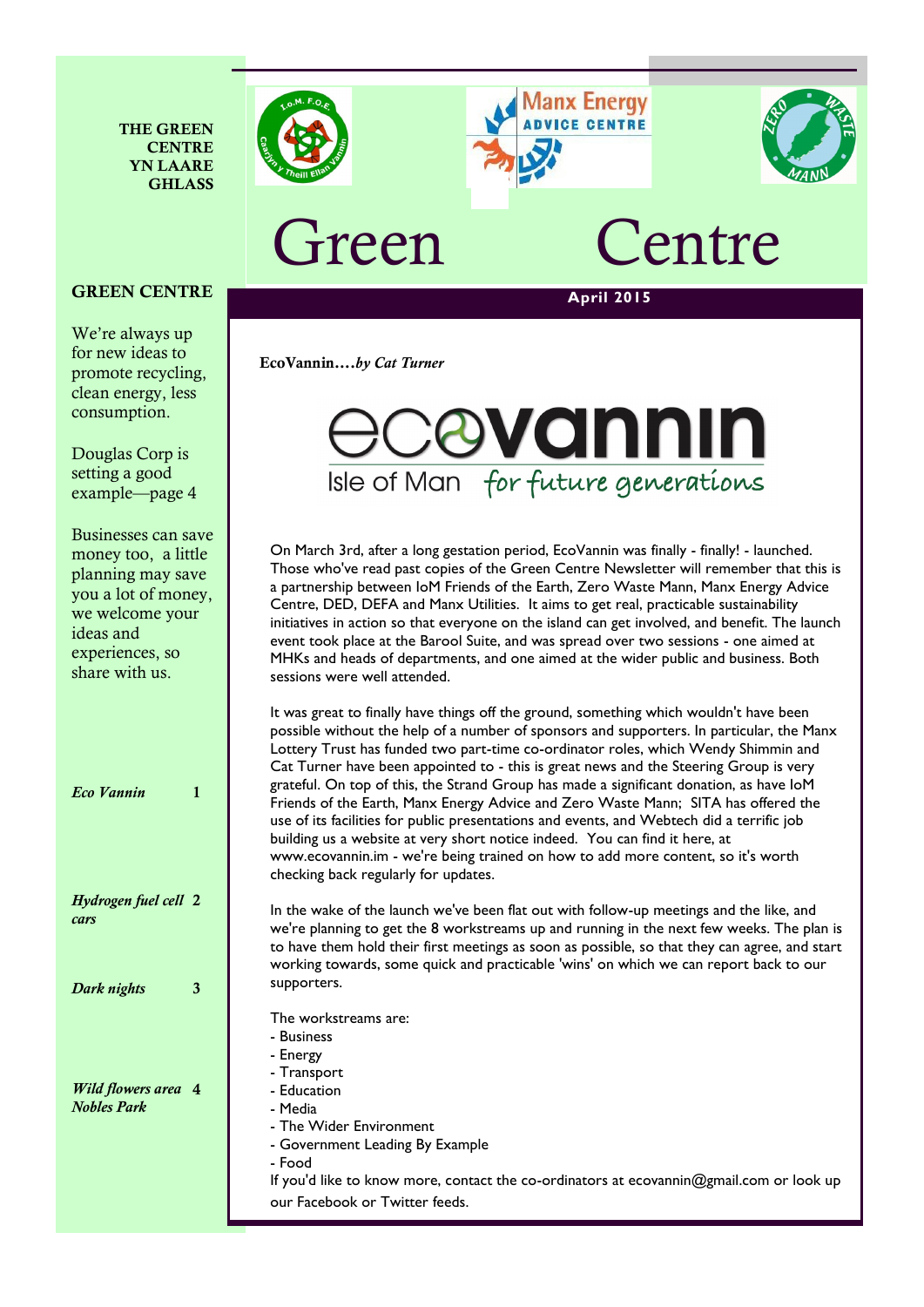Are hydrogen fuel cell vehicles getting closer to reality? By George Fincher

Toyota has just launched a new fuel cell electric vehicle (FCEV), albeit only in Japan. The FCEV is known in Japan by the name Mirai, which means future in Japanese, an indication presumably that Toyota believes battery electric vehicles to be a short term solution until the hydrogen FCEV becomes dominant in the marketplace.

The FCEV market acceptance has been held back by cost and the lack of a hydrogen 'filling station' infrastructure. It does win, compared to battery electric vehicles, on range and time to refuel. Refuelling a FCEV is similar to filling a petrol vehicle.

The cost issue is due to the high cost of storing hydrogen and also to the high cost of the fuel cell itself (i.e. the bit of wizardry that converts the hydrogen into electric to drive the vehicle electric motors). Reducing the cost of fuel cells will help get the FCEV into mainstream vehicle production quicker. Toyota seem to have decided this is an important step to help it achieve FCEV mass market acceptance.

Toyota is therefore making more than 5600 hydrogen fuel cell patents available royalty-free, to accelerate the global development and introduction of innovative fuel cell technologies. The patents include technologies developed for the Mirai.

Toyota will invite royalty-free use of approximately 5680 fuel cell related patents it holds globally. The list includes approximately 1970 patents related to fuel cell stacks, 290 associated with high-pressure hydrogen tanks, 3350 related to fuel cell system software control, and 70 related to hydrogen production and supply. Toyota announced the initiative at this week's 2015 Consumer Electronics Show (CES) in Las Vegas.

This is a bold step for Toyota to take but it could help fuel cells become cheaper and more available. This will help FCEV's as is no doubt Toyota's aim, but fuel cells are an important technology in energy storage using hydrogen as the energy storage medium. The benefit of this boost to fuel cells may have a longer term benefit to the whole energy storage marketplace and that could be a game changer in the longer term in particular for renewable generation.

'The first-generation hydrogen fuel cell vehicles, launched between 2015 and 2020, will be critical, requiring a concerted effort and unconventional collaboration between automakers, government regulators, academia, and energy providers,' says Bob Carter, Senior Vice President of Automotive Operations at Toyota Motor Sales USA.

'By eliminating traditional corporate boundaries, we can speed the development of new technologies and move into the future of mobility more quickly, effectively, and economically,' he continues.

Toyota has previously opened up its intellectual property through collaboration, and was instrumental in facilitating the widespread adoption of hybrid vehicles by licensing related patents.

This announcement represents the first time that Toyota has made its patents available free of charge, and reflects the company's aggressive support for developing a hydrogen-based society.

.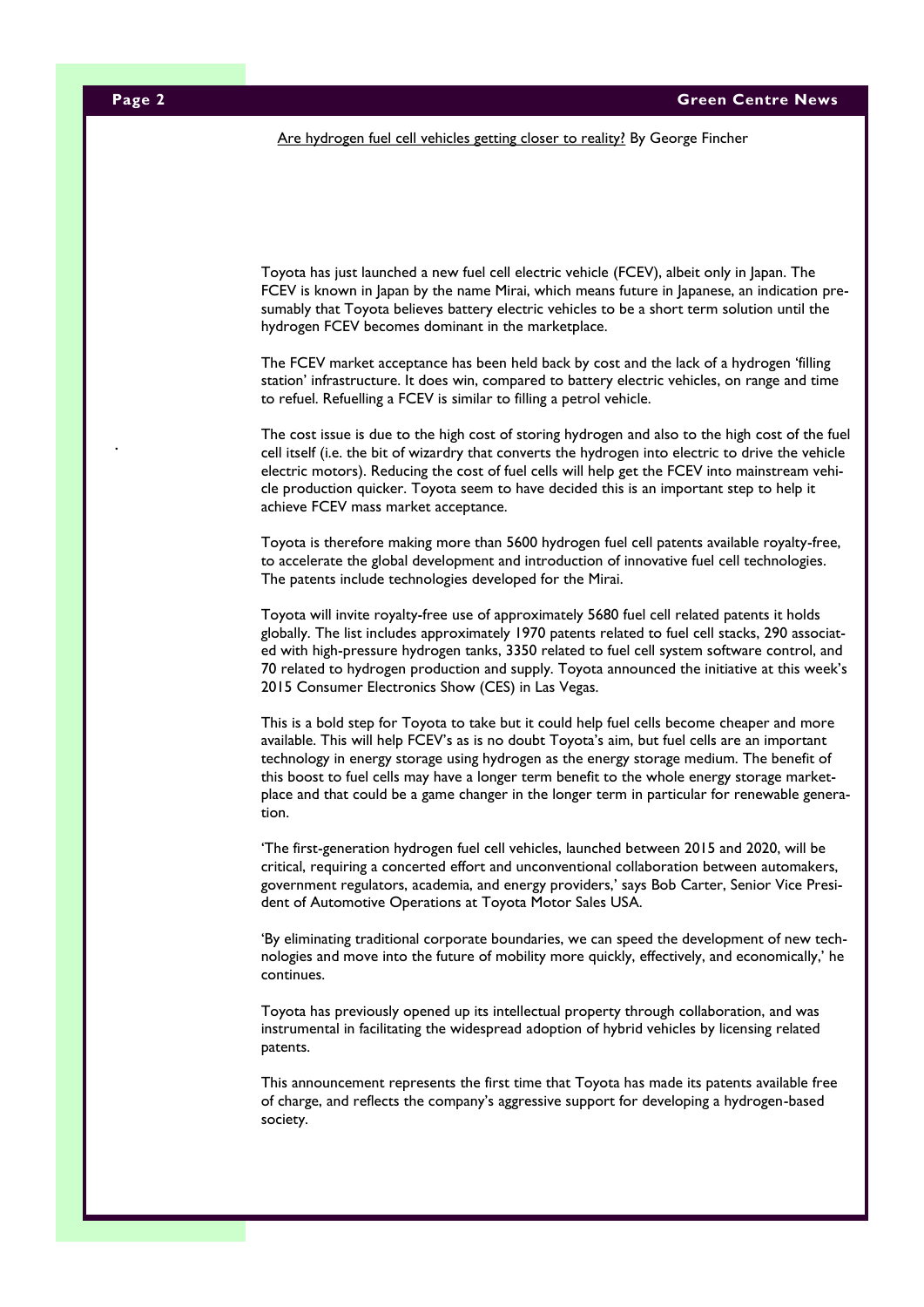#### **Page 3**

#### *Turn off the light and sleeping easy*

NASA photo-light nightimes;



Now we have put the clocks forward to British Summer Time, we can look forward to the warm summer evenings round the barbeque, the cool dark evenings are behind us. Many people are pleased to say good bye to the winter, it is the time associated with depression and darkness, but darkness is not all bad, and too much light can be harmful too.

In support of the dark nights of winter, I say it gives us a chance to rest and re-charge our energy, like a hibernating animal, uses winter to rest. Our Manx countryside uses the winter months to sleep, the leaves fall off the trees and are recycled into compost which helps new shoots grow in spring. Traditionally human communities gather the harvest in autumn, and, like squirrels stash nuts, we pickle and preserve our food to last the winter months when we conserve our own energy and rest more.

But in today's society this natural rhythm, which is in keeping with daylight and seasons, no longer holds true. We have television sets, computers, mobile phones, even our clocks and reading books now have background illumination. Our streets are lit up by street lights, shops, cars and houses. We don't have dark nights any more, there is always an amount of light in the background, whether or not we are conscious of it. People complain of insomnia and medicine is prescribed to help us sleep, but a study by the University of Quebec, funded by the National Institute of Mental Health, found that a change in behaviour is more effective than drugs in helping with sleeping problems. This and other research demonstrated that by not using the bedroom to watch TV, read, use computers, or phones; and to rise at the same time every day, helps people to sleep well, its better than taking drugs to aid sleep. This is in keeping with other research which suggests that exposure to light can affect the circadian clock.

We have evolved with the planet over the millennia and it is only in the last few generations of mankind that we have had streetlight, and lighting in our houses, now we have lighting in one form or another throughout our houses. But our bodies do not evolve as fast as our technological advances, there is a mis-match. A mis-match can create a stress and this may explain why so many people do experience sleep difficulties and why a change in lifestyle has been demonstrated to be more beneficial than popping pills. So by cutting our exposure to electrical gadgets we not only save money on electricity but we can improve our sleeping patterns and health too. Electricity may be cheap, but sleep is worth its weight in gold so to keep your gadgets on 24x7 may be a false economy.